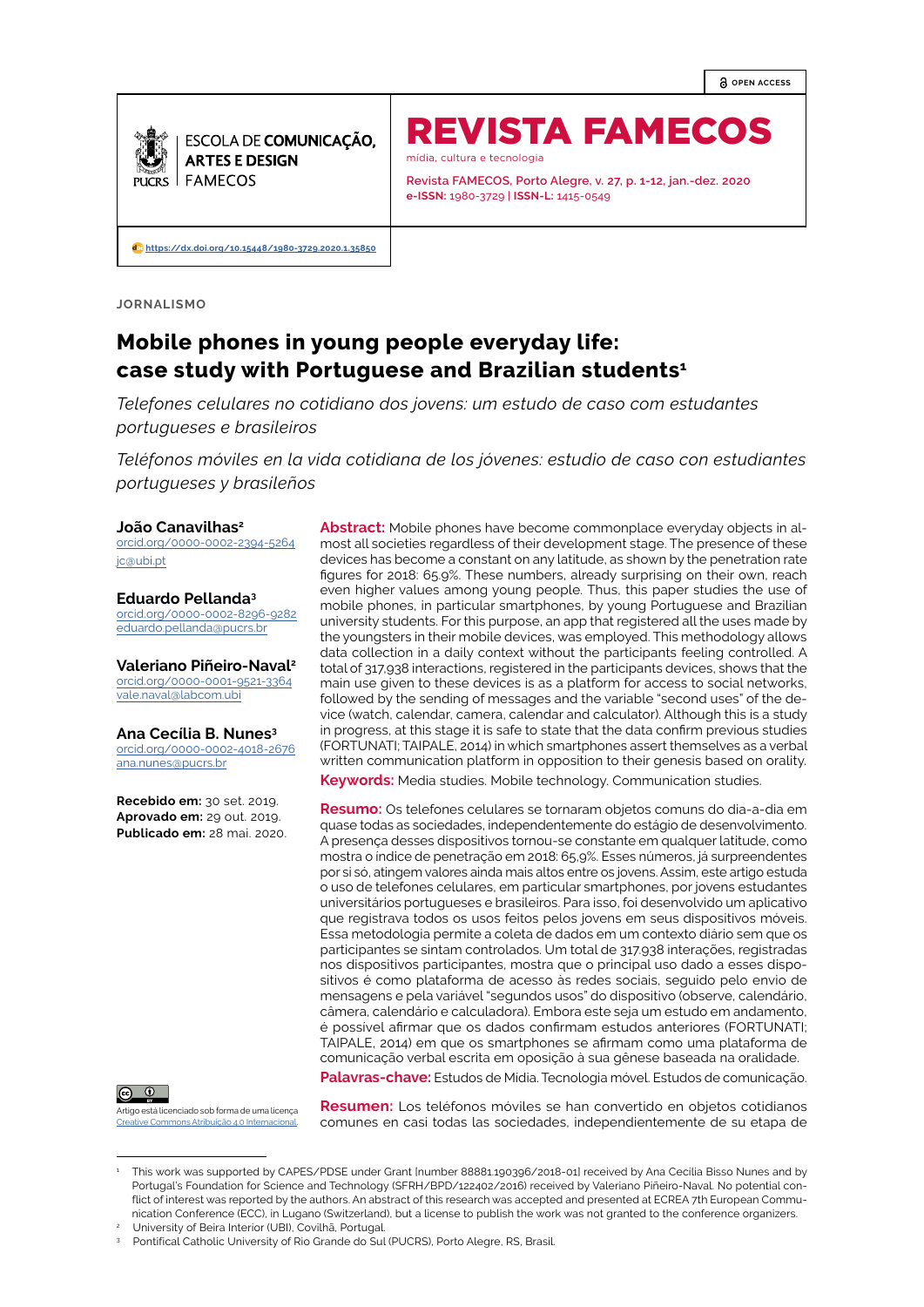desarrollo. La presencia de estos dispositivos se ha convertido en una constante en cualquier latitud, como lo muestran las cifras de tasa de penetración para 2018: 65,9%. Estas cifras, que ya son sorprendentes por sí mismas, alcanzan valores aún más altos entre los jóvenes. Así, este documento estudia el uso de teléfonos móviles, en particular teléfonos inteligentes, por jóvenes universitarios portugueses y brasileños. Para este propósito, se empleó una aplicación que registraba todos los usos realizados por los jóvenes en sus dispositivos móviles. Esta metodología permite la recolección de datos en un contexto diario sin que los participantes se sientan controlados. Un total de 317,938 interacciones, registradas en los dispositivos de los participantes, muestran que el uso principal que se les da a estos dispositivos es como una plataforma para acceder a las redes sociales, seguido por el envío de mensajes y las variables "segundos usos" del dispositivo (ver, calendario, cámara, calendario y calculadora). Aunque este es un estudio en progreso, en esta etapa es seguro afirmar que los datos confirman estudios previos (FORTUNATI; TAIPALE, 2014) en los que los teléfonos inteligentes se afirman como una plataforma de comunicación verbal escrita en oposición a su génesis basada en la oralidad.

**Palabras clave:** Periodismo. Tecnología móvil. Estudios de comunicacion.

# **Introduction**

Throughout history, new technologies have always been a motor for social development, however, never before were they within the reach of the majority. Either due to economic reasons (high costs) or because their purpose was the collective usufruct, never has a new technology played such a central role in society as the one currently held by mobile technologies associated with mobile phones.

The social dynamic that allows a constant adaptation between technologies and societies (LASEN, 2004) has been particularly enthusiastic in the case of mobile phones, with these devices shaping society and vice versa. Technological developments cause changes in users' attitudes, which in turn generate new social and cultural phenomena that also require technologies to evolve in order to respond to consumer demands (AOKI; DOWNES, 2003). This paper studies how a specific group – young Portuguese and Brazilian university students - uses their smartphone. For this purpose, an application was developed and installed in the student's devices during a month that allowed monitoring what type of use they gave to their mobile phone. During the period under analysis, 317,938 interactions were

registered, of which the 64,881 related to the use of mobile applications in smartphones were studied in the realm of this research.

Resorting to an application to monitor the use of the devices permitted the understanding of the role of smartphones from a context of uncontrolled use. Thus, this methodology differs from the classical methodologies used for this type of research (such as interviews, research and controlled experiments) or daily use (WEI, 2007), proposing an approach to data in a daily context.

Data analysis revealed that these devices are largely used as platforms for/to access to social networks, overriding significantly their secondary use - sending messages and the device's "second uses" variable (clock, calendar, camera, calendar and calculator). Other procedures displayed in the study are navigation (4th), voice service which was the genesis of the mobile phone (5th), video consumption (6th), music consumption (7th), e-mail (8th) and access to news (9th). In addition, it is anticipated that the emergence of more affordances and the response to new user's needs will fuel the innovation process that will reinforce the role of mobile phones in society.

# **The mobile phone in present day society**

Today' ubiquity of communication allows us to be near and far at the same time (TURKLE, 2017). Virtuality is an omnipresent, interconnected and diversified system (CASTELLS; MAJER; GERHARDT, 2002) with information virtualization permeating the deterritorialisation of LÉVY (1996). An investigation by Pew Research (RAINIE; ZICKUHR, 2015, n/p) states that "'always on' mobile connectivity possess new challenges for users about when to be present with those nearby or engaged with other on their screens"

Mobile devices have altered the way we consume, process and relate to information and others, with its originality it allowed this to happen simultaneously in emerging and developed countries albeit in different ways. Aker and Mbiti (2010: 209) illustrate this reality with an example: "while the telecommunications industry in the United States, Canada and Europe invested in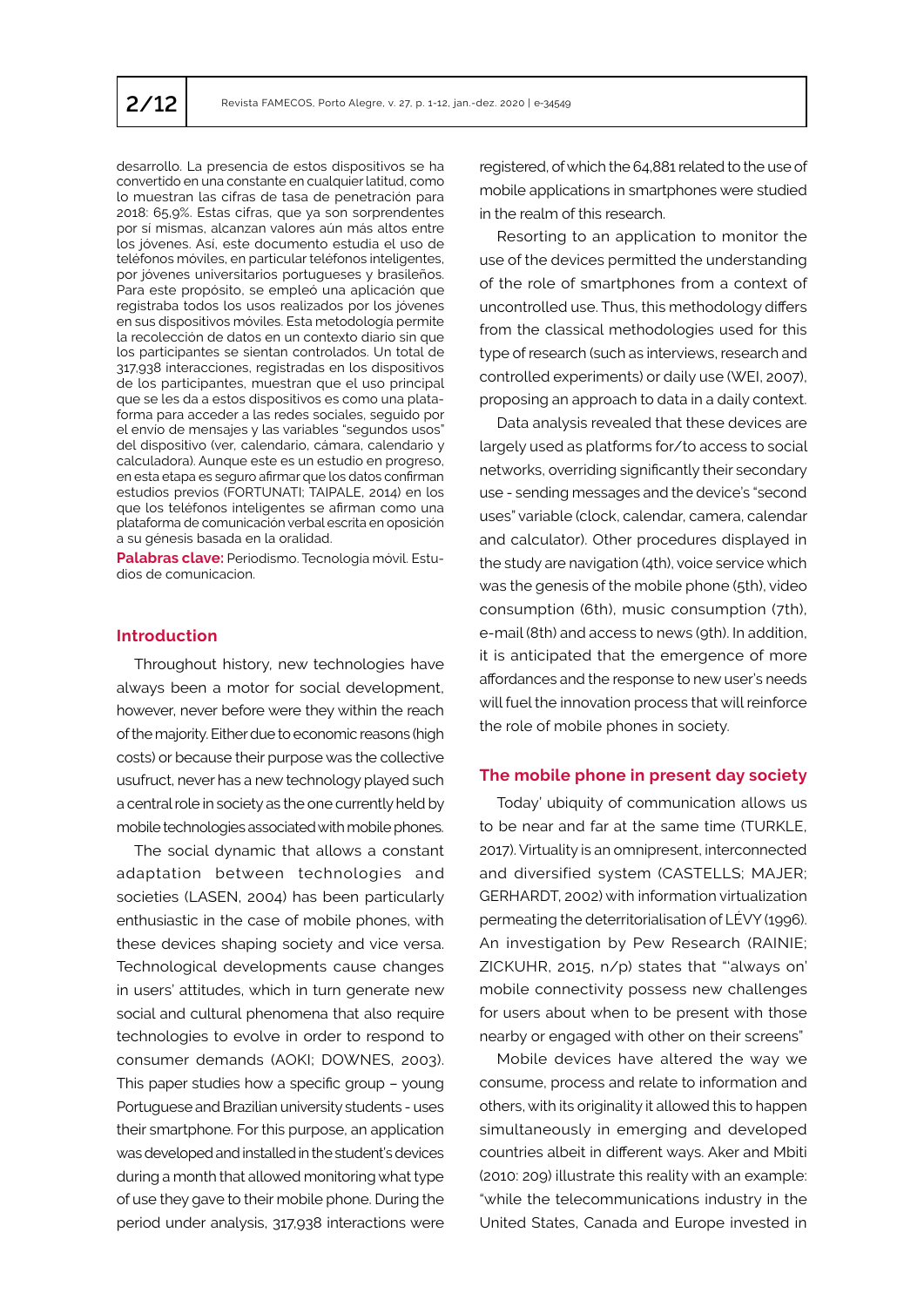landlines before moving to mobile phone networks, the mobile phone has effectively skipped the landline in Africa". That is, in developing countries there was no slowdown in cell phone broadcasting due to the lack of fixed lines, on the contrary, a jump occurred directly to mobile phones.

The reasons for the success of mobile phones rely on features inherited from the landline phone, which Keep friends and family connected (Wellman & Tindall, 1993) and reduce isolation and anxiety (Fisher, 1992), plus those that are characteristic of these devices, such as Feeling of better personal safety (DIMMICK; SIKAND; PATTERSON, 1994), Mobility, Usability and Multimediality (AGUADO; MARTÍNEZ, 2008).

In the Brazilian context, the country surpassed the benchmark of more than one mobile phone per inhabitant in 2010, according to the National Telecommunications Agency (Anatel) data. By March 2018 there were more than 235 million mobile lines operating with a density of 113.54 lines per 100 inhabitants (ANATEL, 2018). According to the Brazilian Media Survey, despite the fact that the main point of access to the Internet (timewise) is still the computer, the percentage of users that accesses the Internet mainly through mobile phones is higher among those who earn less (SECOM, 2014). Among young people under the age of 25, 65% says they access the internet every day (SECOM, 2015). Considering the average low income of the country, this numbers indicate the importance of these devices in a broad spectrum of social classes.

In the Portuguese context, a survey of the ERC (2015) revealed that seven out of ten Portuguese use the internet, regardless of the device. Among the devices most used the computer leads (96%), followed by the smartphone (51%) and the tablet (19%). Considering consumption among youngsters, 92.5% of students aged 19-22 years use the internet every day while the range between 23-26 years or over 26 years old have a daily usage percentage of around 80%.

The ubiquity of the information, connectivity, and functionality in smartphones offers a range of features that were once scattered among other devices, such as calculators, watch, notepad and, of course, internet access. The omnipresence of these devices in daily life and their centrality as a medium means that there is an increasing dependence on smartphones today (Ahn & Jung, 2016). Both digital immigrants and digital natives recognize this reality but do nothing to change it, which expresses a lot about the importance of mobile phones in everyday life. According to Ahn and Jung (2016), for digital natives, the dependence of the device has as its main causes (in order of importance) portability, games and convenience / usefulness of the device, the main symptoms (for them) being abdication of face-to-face interaction, interruption of study/ work, loss of time, and physical symptoms. This self-criticism of the digital natives in relation to the excessive use of the cell phone conveys a lot about the singular and central role of these devices in the daily life of young people.

For Turkle (2017), these young people represent the focus of this change in a generation where young people teach their elders to navigate this informational environment. If we use 1995 as standpoint, i.e. the beginning of the commercial expansion of the Internet, and the year 2007, i.e. iPhone launch and expansion of network mobility, we have two generations of "digital natives" creating two gaps between people living in the year 2018. Due to the features already mentioned in this paper, the current environment of information ubiquity is considered not only as an evolutionary stage of the Internet but also as an invention of new interactions that change the perception of the network and may even make it invisible.

After more than ten years of this last shift, a more mature use of this technology can now be assessed and thus the understanding of how it influences different strata of society. It is no longer talked of early adopters or users still infected by the fetish of new technology, but of a technology so appropriate by society that it has become an essential element to its normal functioning. Despite this, the younger continue to maintain a special interest in the emerging technological innovations, thus being an important group to evaluate the tendencies of future.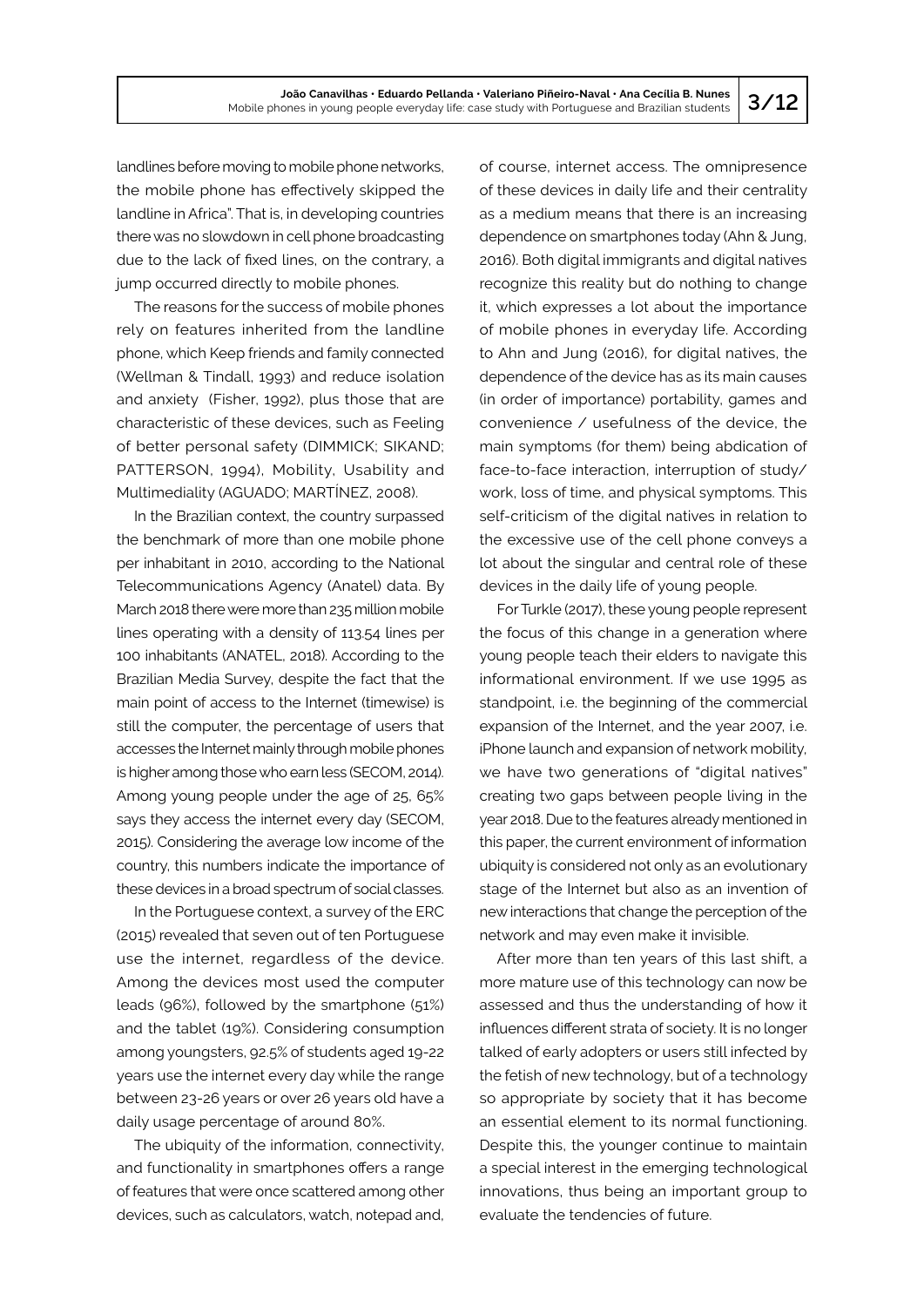# **Young people and mobile phones**

The ubiquity of communication based on the massification of mobile devices has led society to a context of divided attention, multitasking and the transformation of social interactions. Mobile phones are the fastest-growing technology in the history of communications: Android and iOS devices rate of adoption was 10 times faster than the one of personal computers in the 1980s, twice as fast as the popularization of commercial Internet in the 1990s and three times faster than the recent adoption of social networks (FARAGO, 2012).

The worldwide spread of these devices in a short span of time is related to important changes in the communication and sociability of people of all age groups. However, it should be noted that today, more than 10 years after the launch of the iPhone, we live in a context in which the young people were born and/or grew up surrounded by these digital communication technologies. For Prensky (2001, p. 1), young people born with digital technologies (here also considering computers) can be called Digital Natives, as they are "native speakers" of the digital language of computers, video games and the Internet." The remaining users can be seen as Digital Immigrants, since they have come to live and use these technologies throughout their lives.

For the young university students of this study, usually aged between 17 and 26 years old in the Brazilian and Portuguese context, mobile phones have been part of their universe since the beginning of their school life. The relationship of this group with these devices is so strong that even new skills are required or even coveted. Turkle (2015, n / p) comments that some college students report that they are able to look someone in the eye while typing on their smartphones: "They say it's a skill they mastered in middle school when they wanted to text in class without getting caught. Now they use it when they want to be both with their friends and, as some put it, 'elsewhere'".

Regarding the use of smartphones by university students, a survey, based on questionnaires answered by 1,566 students (4% of the Institution's total students), conducted at Purdue University in the United States, showed a preference of the participants for apps in detriment of the use of the mobile browser (BOWEN; PISTILLI, 2012).

The authors also realized that as users become more advanced in the use of handsets, apps consumption tends to increase while browser consumption remains unchanged. Students reported that they use mobile applications mainly for games (1st place), time (2nd place), music (3rd place), geolocation (4th place), social networks (5th place), entertainment (6th place), news (7th place), education (8th place), sports (9th place), references (10th place) and shopping (11th place). It should be borne in mind that this is the usage referred to by the user, that is, what he/she says he/she does and not the measurement of his/hers actual use, as in the present investigation. Lastly, the research also points out that most students find apps faster (68%) and easier to use (70%) when compared to browser or browser access. Thus, it can be said that digital natives prefer apps, the focus of this study.

Smartphones seem to have taken a central place in contemporary society, becoming a privileged channel of communication with the world and amongst people. But they may also be replacing other classical utilities such as clocks and calculators, for example, further enhancing their role in the individuals' lives. This research seeks precisely to verify what young people do with their smartphones.

#### **Methodology**

The present study aims to understand how Portuguese and Brazilian university students use smartphones, taking as starting point the fact that these young people belong to an always-on generation (PELLANDA, 2005). The approach of the smartphone as central object of this research starts from methodological impasses and previous studies (PELLANDA ET AL., 2018) in which it was possible to understand the challenges of this type of analysis. Among them is the collection of information in a daily context, with a smaller sense of control and observation for the participants but respecting their privacy.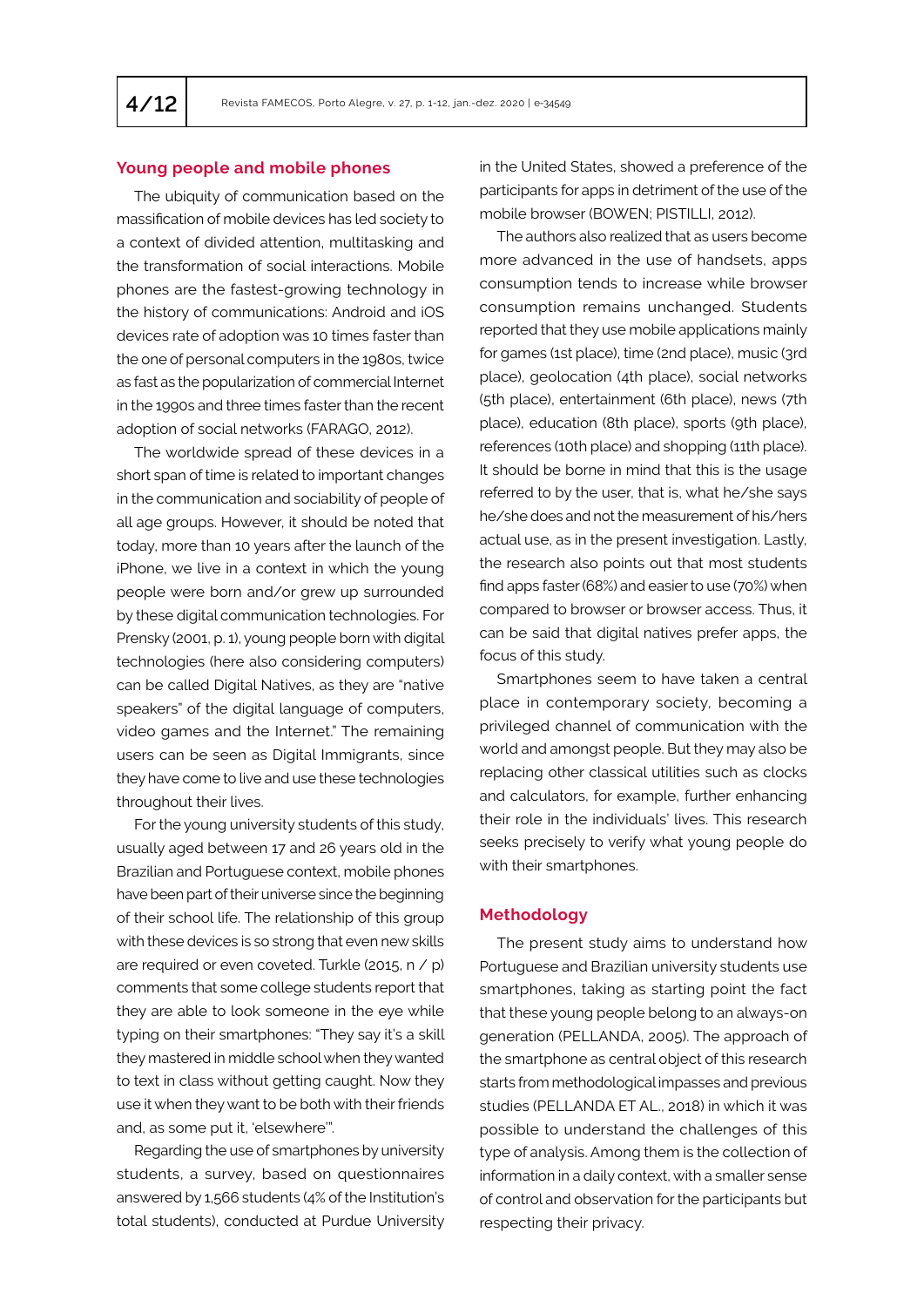Full understanding of the role of smartphones in the daily life of the audiences, especially in uncontrolled contexts, has been a point of discussion among researchers in the area. Wei (2007), in a literature review of research methods for mobile devices, emphasizes that the research strategies that have the smartphone as a central object can be divided into three categories: classical methodologies (interviews, research and controlled experiments), user's diaries made by the participants and, finally, the capture of data of the mobile phone in real time through automated tools.

In order to understand the behaviour of young Brazilians and Portuguese students in relation to smartphones and given the centrality of the use of applications to perform tasks in these devices, we selected the last method mentioned by the author. Unlike the strategy of obtaining screenshots, undertaken by Muise, Pan and Reeves (2017), we opted for storing data through our own application, validated in an earlier research (PELLANDA et al., 2018) and specially adapted to the needs of this study. The application developed has the characteristic of operating exclusively on Android operating systems, which, considering the scope of this operating system in the two countries, did not affect the sampling of the research. In Brazil, the Android operating system represented more than 84% of the market during the year 2017 and in Portugal, around 74% of the market this year (STATCOUNTER GLOBAL STATS, 2018a, 2018b) The iOS ecosystem, although it can add to the data, was not used because of its controlled nature, which imposes restrictions on the development of this type of usage monitoring application.

The application was installed in 28 sets of Brazilian and Portuguese university students, of which 23 remained in the research, presenting consistent usage data. The absence of five respondents can reside either in the uninstallation of the application (or subsequent abandonment of participation in the research) or in its reinstallation, which generated a new user's record. The difficulty of identifying the cause of this break lies in the anonymous feature of the data. The total valid sample for the research was composed of 12 Portuguese students from the areas of Social Communication and Design and 11 Brazilian university students from the areas of Journalism, Marketing and Public Relations and Public Relations.

The students were recruited directly by the researchers themselves and were informed about how the data would be collected and treated in an absolutely anonymous way. The app was installed by them in their primaryuse mobile phones. When installing the app, participants entered only information about their country of origin and place of study, based on four options offered by the system: Portuguese resident in Portugal;

- Brazilian resident in Portugal;
- Portuguese resident in Brazil;
- Brazilian resident in Brazil.

Data collection took place between December 15, 2017 and January 17, 2018, with a total of 317,938 interactions recorded.

In addition to the make and model of the phone and the date and time of installation of the app, another 12 types of registrations of the participating mobile phones were registered:

- 1. record of changes in the use of airplane mode;
- 2. apps installation;
- 3. apps use;
- 4. battery consumption level;
- 5. boot record;
- 6. use of headphones;
- 7. recording of photos or videos on the phone;
- 8. network traffic (in bytes sent and received);
- 9. connection to the power supply cable (mobile phone charging or discharging);
- 10. Display on or off;
- 11. Level of storage available on smartphone;
- 12. user presence (phone unlock).

Starting from the research hypothesis of this article, from the total of the interactions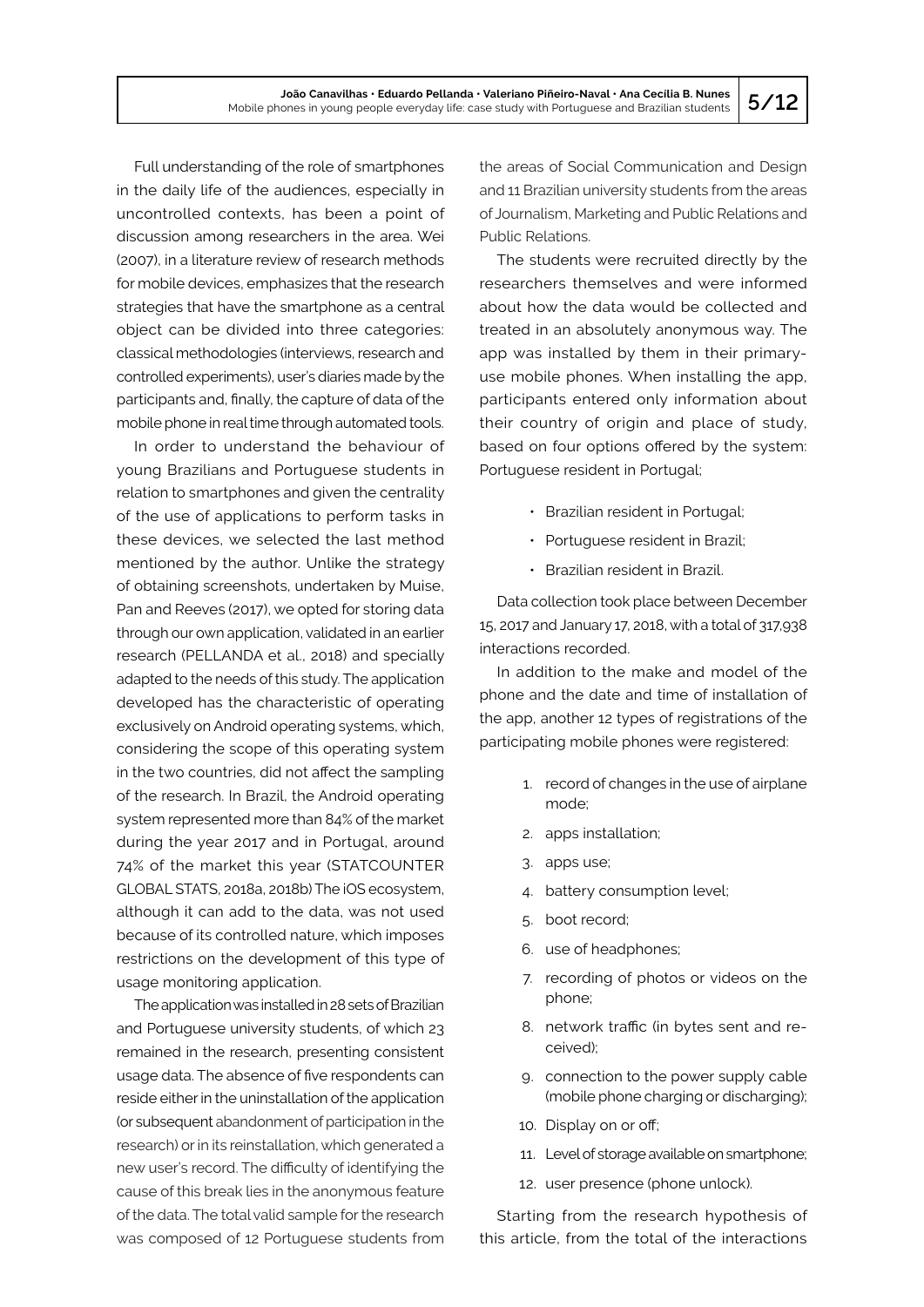analysis the 64,881 records related to the use of the applications was privileged. This specific category recorded three basic sets of information regarding this usage:

- app name and opening registration (foreground),
- app opening time and
- app time in the foreground through the registration of start-up and end-use in the foreground.

Among these data, and considering the objectives of this work, it was privileged the opening of the applications since mobile consumption is recognized by its fragmented use feature, having less time relevance in the profile of this research. No personal data was collected from the use of each app, such as information on which websites visited or data related to posts or comments made available on social networks.

## **Results and discussion**

After monitoring the mobile phones of the participants in the study (28 in total and 23 employed), this is the general record of the activities:

**TABLE 1 –** Movement record from the monitoring of mobile phones.

| <b>MONITORIZATION</b><br><b>RECORD</b> | N       | ℅              |
|----------------------------------------|---------|----------------|
| 1. Screen                              | 114,218 | 35.9           |
| 2. App usage                           | 64,881  | 20.4           |
| 3. User present                        | 46.463  | 14.6           |
| 4. Media added                         | 26,242  | 8.3            |
| 5. Connection change                   | 20,416  | 6.4            |
| 6. Headset plug                        | 15,866  | 5              |
| 7. Heartbeat                           | 11,664  | 3.7            |
| 8. Power                               | 6,663   | 2.1            |
| 9. Network usage                       | 6.305   | $\overline{c}$ |

| <b>MONITORIZATION</b><br><b>RECORD</b> | N       | ℅    |
|----------------------------------------|---------|------|
| 10. Location                           | 2,571   | 0.8  |
| 11. Battery status                     | 1,492   | 0.5  |
| 12. App installed                      | 807     | 0.3  |
| 13. Boot                               | 245     | 0.1  |
| 14. Airplane mode                      | 58      | 0.02 |
| 15. Storage status                     | 47      | 0.01 |
| Total:                                 | 317,938 | 100  |

**Source:** The authors.

We can see that the use of applications represents 20.4% of registered movements; therefore, a total of *N* = 64,881 interactions, the sample we have subsequently worked at the statistical level.

Before proceeding with the report of the main results of this study, it is convenient to clarify several pertinent methodological aspects. The first one consisted in the recoding of the nominal variable (chain) "name of the application", which registered a total of 376 options, in another numerical nominal in which each category was assigned a value or label (from 1 to 376). Subsequently, and from this numerical variable, it was possible to proceed to its recoding in different dummy variables (presence "1" or absence "0" of the element in question), corresponding to the main mobile applications that focused our interest.

In the same way, and taking as a standpoint a total of 8 registered social networks (Facebook, Instagram, LinkedIn, Pinterest, Snapchat, Tinder, Tumblr and WhatsApp), their values were computed to form an "Indicator of Interaction with Social Networks" (from now on referred as I2SN), whose range goes from "0" to "1". Following this strategy, an "Indicator of Second Uses" (hereinafter, ISU) was also created, with the same rank, related to pre-existing elements of the appearance of the mobile phone; this is: camera, calculator, recorder, calendar and clock.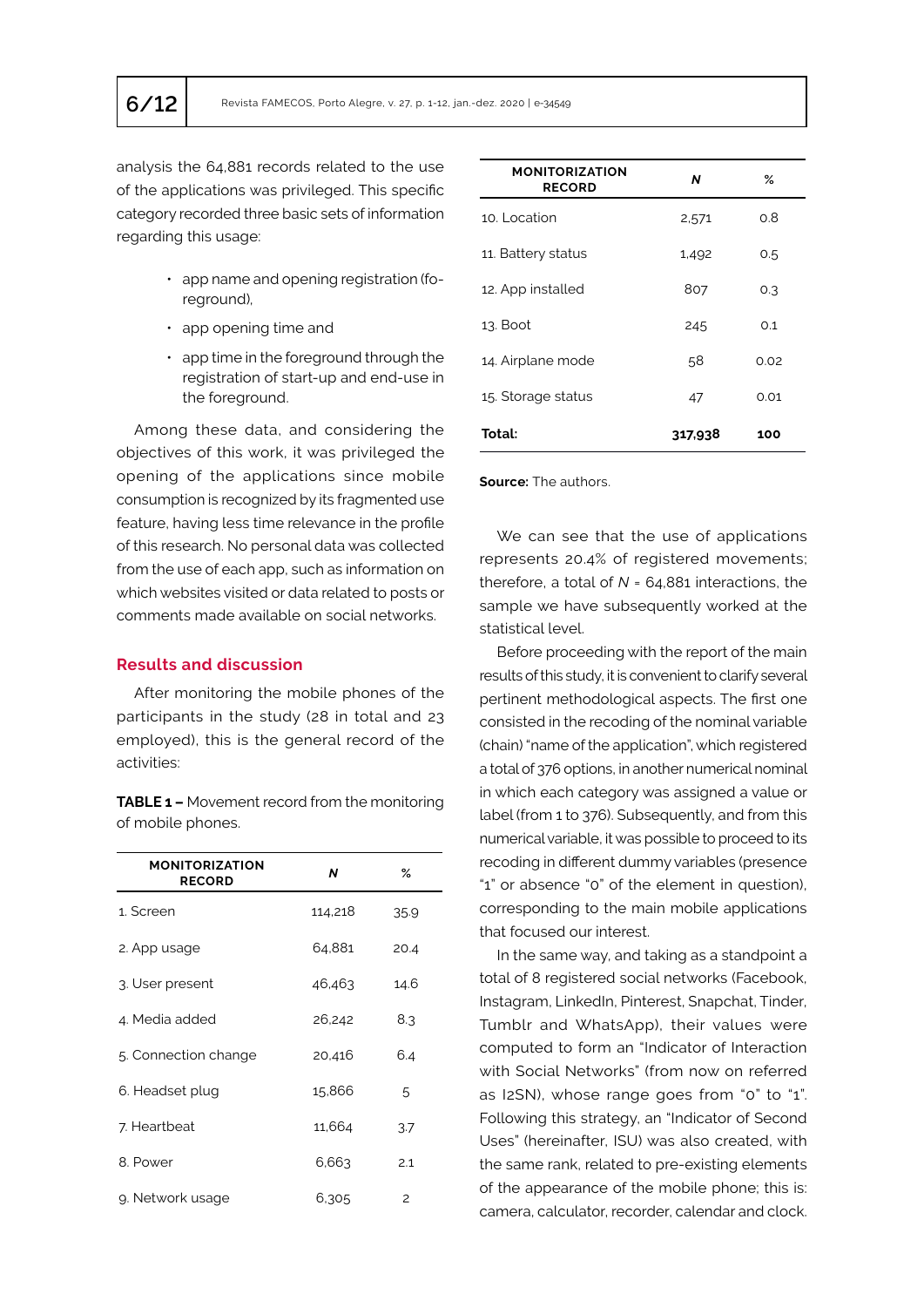However, and before showing the results of the aggregated indicators, let's analyse the descriptive data related to the different social networks, a topic of undeniable interest in the current media arena:

**TABLE 2 –** Descriptions of the user's interactions with each of the social networks, and number of users who used it at least once.

| <b>SOCIAL NETWORKS</b> | <b>USERS</b> | M       | SD     | %      | $\boldsymbol{N}$ |
|------------------------|--------------|---------|--------|--------|------------------|
| 1. Instagram           | 23           | 0.124   | 0.329  | 12.4   | 8,017            |
| 2. WhatsApp            | 17           | 0.098   | 0.298  | 9.8    | 6,382            |
| 3. Facebook            | 23           | 0.095   | 0.293  | 9.5    | 6,134            |
| 4. Twitter             | 6            | 0.018   | 0.134  | 1.8    | 1,187            |
| 5. Snapchat            | 6            | 0.003   | 0.052  | 0.3    | 177              |
| 6. Pinterest           | 7            | 0.002   | 0.040  | 0.2    | 106              |
| 7. Tinder              | 5            | 0.001   | 0.032  | O.1    | 66               |
| 8. Tumblr              | $\mathbf 1$  | 0.0002  | 0.013  | 0.02   | 11               |
| 9. LinkedIn            | $\mathbf{1}$ | 0.00003 | 0.006  | 0.003  | $\overline{c}$   |
|                        |              |         | Total: | 34.123 | 22,082           |

**Source:** The authors.

It is attested that the most fashionable social network at present is Instagram, protagonist in more than 12% of the interactions, followed by WhatsApp and Facebook, which are around 10% each. If we take their means as a reference, we can affirm that the differences between the 9 social networks are statistically significant  $U_w$  = 0.662, *F* (8, 64873) = 4146.61, *p* < 0.001, *η*<sup>2</sup> = 0.338] and fit a "small" effect size (Cohen, 1988). In this sense, and as postulated before, Instagram is the most widespread social network (*M* = 0.124, *SD* = 0.329), and it differs significantly from both WhatsApp [*t* (64880) = 13.64, *p* < 0.001, *d* = 0.083], and Facebook [*t* (64880) = 15.86, *p* < 0.001, *d* = 0.093], its most immediate persecutors. However, both differences are considered "small" depending on the size of the effect (COHEN, 1988).

Regarding the correlations that occur between the 4 main social networks (the other 5 were discarded for this analysis because they presence is almost residual), see the following matrix of correlations:

**TABLE 3 –** Correlations Matrix between the main social networks (Mathew's correlation coefficient).

| <b>SOCIAL</b><br><b>NETWORKS</b>    | 1        | 2          | 3        |  |
|-------------------------------------|----------|------------|----------|--|
| 1. Instagram                        |          |            |          |  |
| 2. WhatsApp $-0.124$ <sup>"</sup>   |          |            |          |  |
| $3.$ Facebook $-0.121$ <sup>"</sup> |          | $-0.107$   |          |  |
| 4. Twitter                          | $-0.051$ | $-0.045$ . | $-0.044$ |  |

**Note:**  $\dddot{p}$  < 0.001. Source: The authors.

Considering the data, it is clear that the highest correlations occur between Instagram and WhatsApp  $[r_{\phi}$  (64879) = -0.124,  $p < 0.001$ ], and Instagram and Facebook  $[r_{\phi} (64879) = -0.121,$ *p* < 0.001]. Furthermore, both correlations are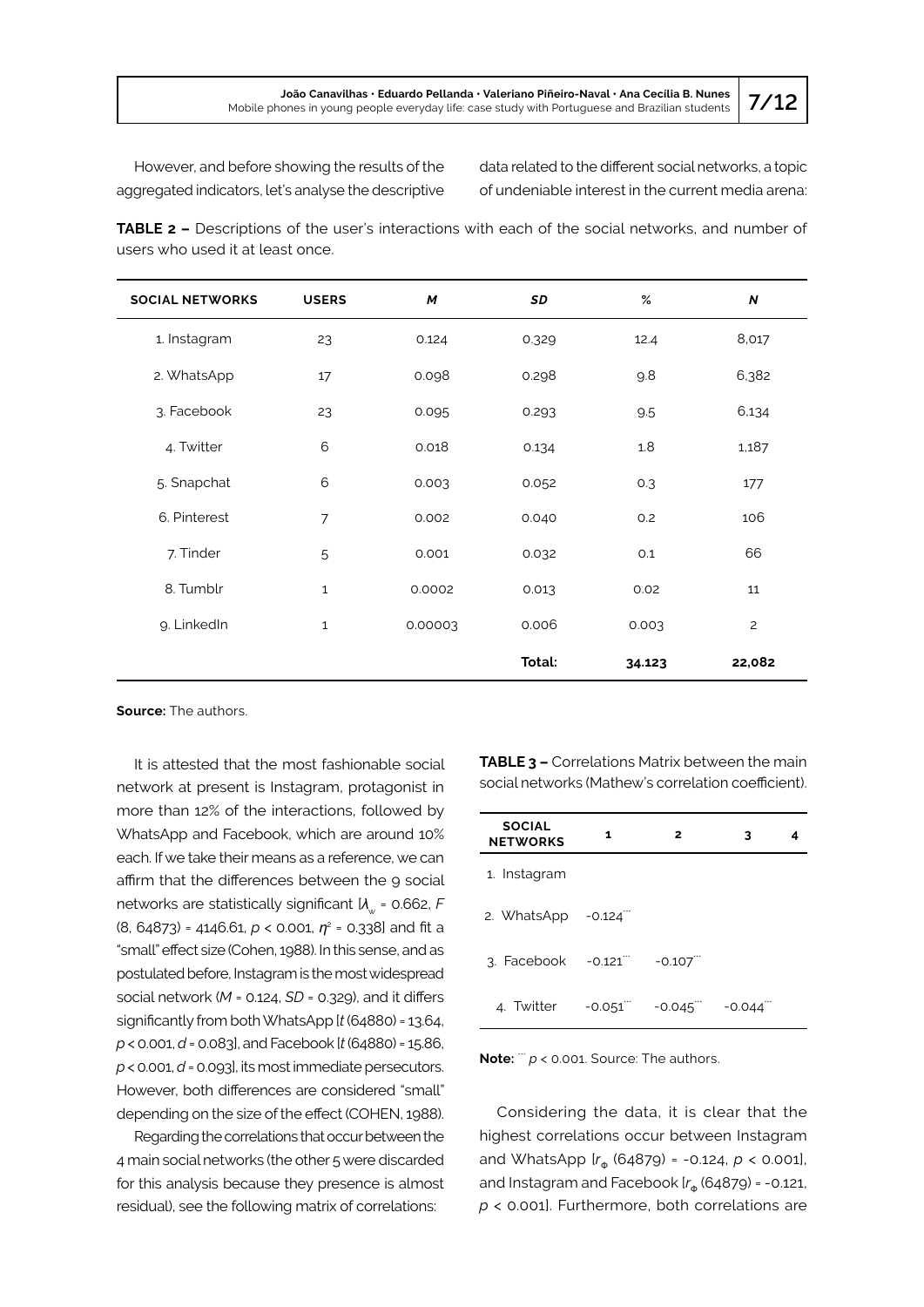negative, so the more the interaction with one of them increases, the more the other decreases.

On the other hand, we established two groups of users according to their geographical origin: Portugal (*n* = 12 users) or Brazil (*n* = 11 users); which permitted to establish comparisons in terms of the interactions that ones and the others make with the main social networks. Thus, based on the average of the interactions, see the differences in the following graph:



Figure 1 - Portugal vs. Brazil comparison based on the usage of social networks. **Source:** The authors.

We perceive that the biggest contrasts are generated in relation to Instagram and WhatsApp. The use of Instagram is a more widespread practice among Portuguese users (*M* = 0.14, *SD* = 0.34) when compared to Brazilians (*M* = 0.11, *SD* = 0.31), assuming statistically significant differences [*t* (64231) = 10.183, *p* < 0.001, *d* = 0.092], although small by the size of the effect. On the other hand, with regard to WhatsApp, the Brazilian users (*M* = 0.16, *SD* = 0.36) are the ones that use more it intensively compared to the Portuguese (*M* = 0.03, *SD* = 0.15), giving rise to statistically significant

differences [*t* (64231) = -58.923, *p* < 0.001, *d* = -0.471], and of medium size according to its effect. Finally, and at the aggregate level, the I2SN also showed statistically significant differences [*t* (64231) = -23.215, *p* < 0.001, *d* = -0.193], although small, between Portuguese (*M* = 0.29, *SD* = 0.45) and Brazilians (*M* = 0.38, *SD* = 0.48).

In the following table you can see the descriptive statistics corresponding to the main uses conferred to the mobile phone, registered in this study:

**TABLE 4 –** Percentage, mean and standard deviation of the interactions with each of the mobile applications.

| <b>APPS</b>          | <b>USERS</b> | M     | SD    | %    | N      |
|----------------------|--------------|-------|-------|------|--------|
| 1. I <sub>2</sub> SN | 23           | 0.341 | 0.473 | 34.1 | 22,082 |
| 2. Messages          | 23           | 0.084 | 0.277 | 8.4  | 5,453  |
| $3.$ ISU             | 23           | 0.042 | 0.201 | 4.2  | 2,765  |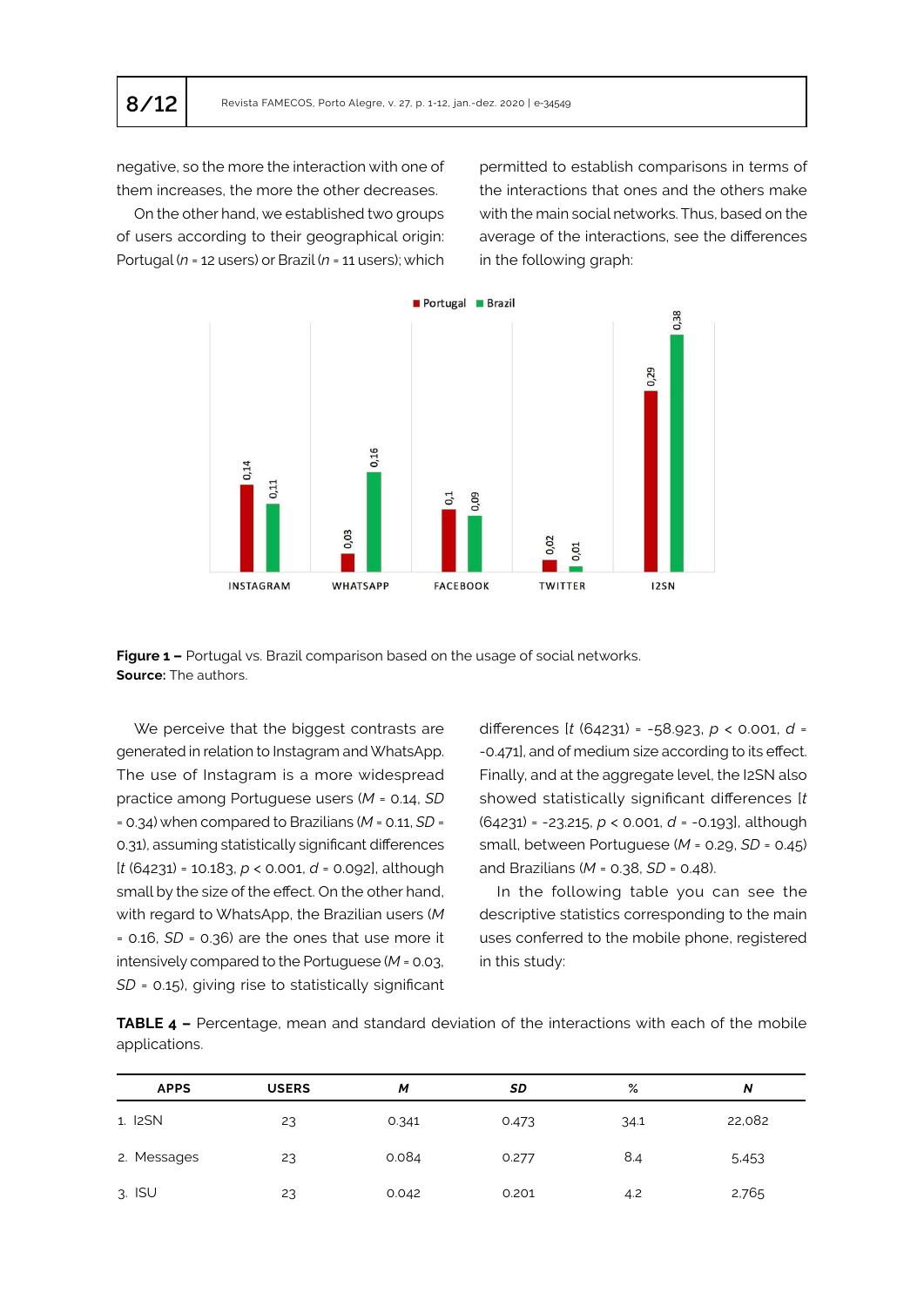| <b>APPS</b>   | <b>USERS</b> | M     | SD     | $\%$ | $\boldsymbol{N}$ |
|---------------|--------------|-------|--------|------|------------------|
| 4. Navigation | 22           | 0.031 | 0.176  | 3.1  | 2,066            |
| 5. Voice      | 20           | 0.027 | 0.165  | 2.7  | 1,811            |
| 6. Video      | 23           | 0.018 | 0.134  | 1.8  | 1,181            |
| 7. Music      | 19           | 0.013 | 0.117  | 1.3  | 900              |
| 8. E-mail     | 19           | 0.011 | 0.106  | 1.1  | 743              |
| 9. News       | 2            | 0.001 | 0.035  | 0.1  | 78               |
|               |              |       | Total: | 56.8 | 37,079           |

**Source:** The authors.

Considering the averages, we can affirm that the variances between the different uses are statistically significant  $A_w$  = 0.499, *F* (8, 64873)  $= 8146.87$ ,  $p < 0.001$ ,  $\eta^2 = 0.501$ , and adjust to a "medium" effect size (Cohen, 1988). In this sense, the predominant use is related to social networks through I2SN [*M* = 0.341, *SD* = 0.473], which differs

significantly from both messages [*t* (64880) = 109.003, *p* < 0.001, *d* = 0.663], and the so-called "second uses" [*t* (64880) = 139.787, *p* < 0.001, *d* = 0.822]. Both differences are considered "medium" based on the size of the effect (Cohen, 1988).

As for the correlations that occur between each use, see the data of the following matrix:

**TABLE 5 –** Matrix of correlations between the uses of the different applications (Mathews correlation coefficient).

| <b>APPS</b>   | $\mathbf{1}$           | $2^{\circ}$             | $\mathbf{3}$                    | $\overline{\mathbf{4}}$ | 5       | 6                   | $\overline{7}$ | 8       | 9 |
|---------------|------------------------|-------------------------|---------------------------------|-------------------------|---------|---------------------|----------------|---------|---|
| 1. I2SN       |                        |                         |                                 |                         |         |                     |                |         |   |
| 2. Messages   | $-0.22$                |                         |                                 |                         |         |                     |                |         |   |
| $3.$ ISU      |                        | $-0.15$ $-0.06$ $-$     |                                 |                         |         |                     |                |         |   |
| 4. Navigation |                        | $-0.13$ $-0.05$ $-0.04$ |                                 |                         |         |                     |                |         |   |
| 5. Voice      | $-0.12$                |                         | $-0.05$ $-0.04$ $-0.03$         |                         |         |                     |                |         |   |
| 6. Video      | $-0.10$ <sup>***</sup> |                         | $-0.04$ $-0.03$ $-0.02$         |                         | $-0.02$ |                     |                |         |   |
| 7. Music      | $-0.09$                |                         | $-0.04$ $-0.02$ $-0.02$         |                         |         | $-0.02$ $-0.02$ $-$ |                |         |   |
| 8. E-mail     | $-0.08$                |                         | $-0.03$ $-0.02$ $-0.02$ $-0.02$ |                         |         | $-0.02$ $-0.02$ $-$ | $-0.01$        |         |   |
| 9. News       | $-0.02$                | $-0.01$                 |                                 | $-0.01'$ $-0.01$        | $-0.01$ | $-0.01$             | $-0.01$        | $-0.01$ |   |

**Note:**  $^{\circ}$  *p* < 0.10,  $^{\circ}$  *p* < 0.01,  $^{\circ}$  *p* < 0.001. Source: The authors.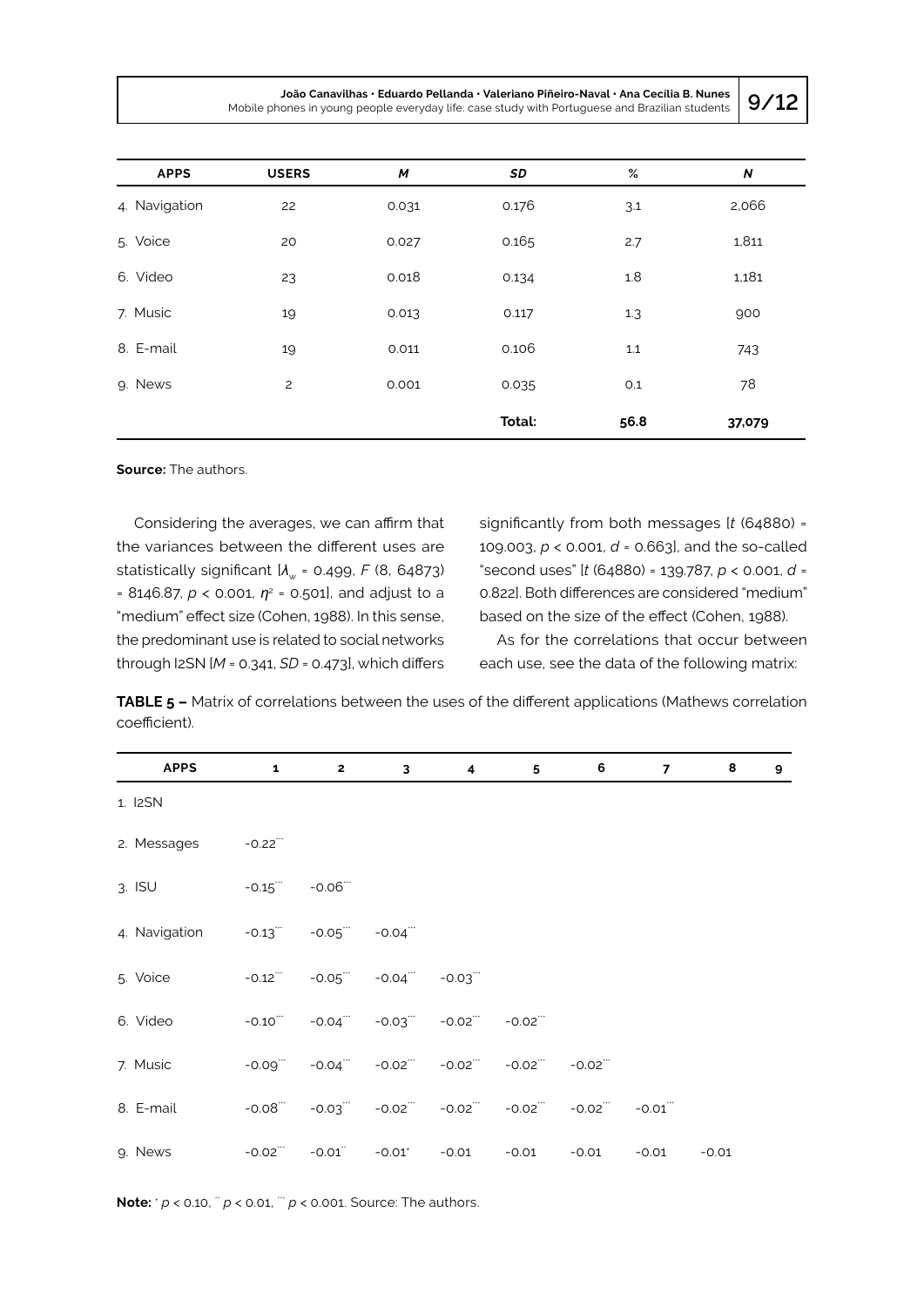From the data, it is noticeable that the highest correlations occur between the I2SN and the messages  $[r_{\phi} (64879) = -0.22, p < 0.001]$ , and the I2SN and the ISU  $[r_{\phi} (64879) = -0.15, p < 0.001]$ . Note also that both correlations are negative, so that the more the interaction with one type of application increases, the more the use of the other decreases.

## **Conclusions**

Although this is a work in progress, at this stage it is safe to say that the data confirms previous studies (FORTUNATI; TAIPALE, 2014) in which smartphones emerge as a platform for exchanging written messages. It is surprising that a device created to allow oral verbal communication has become a platform for verbal written communication and non-verbal communication, such as the emoticons that are increasingly used. Also confirms Bowen and Pistilli (2012) conclusions, because students prefer apps in detriment of the use of the mobile browser.

Among social networks there is a preference among young people for the messaging services offered by these networks and it seems clear that the smartphone is bringing together a set of functions previously assigned to other devices (ISU-second uses).

Looking at what young people do most with smartphones (communicating through social networks and using it as a substitute for other devices) one notices the centrality achieved by these devices in their daily life and the growing importance they have in their life since the smartphone concentrates in a single device of personal use a set of valences previously distributed among other devices. It is anticipated that the emergence of more affordances, coupled with responding to new user needs, will fuel the innovation process that will reinforce the role of mobile phones in society.

Among the social networks most used by these university students are Instagram, followed by Facebook, WhatsApp and, finally, Twitter. The remaining networks have a marginal use. The highest correlations are between Instagram and WhatsApp, but also between Instagram and Facebook, but both

are negative, which refers to a scenario of user loyalty to the network commonly used.

This scenario of centrality of the mobile phone, identified in the present study, reinforces the results obtained in previous studies, and also the idea that these devices have become a kind of obligatory clothing among youngsters (CEVALLOS, 2009).

## **João Canavilhas**

Doutorado na Universidad de Salamanca (Espanha), tendo apresentado a tese *Webnoticia: propuesta de Modelo periodístico para la WWW*. Leciona na Universidade da Beira Interior (Covilhã – Portugal), onde atualmente é vice-reitor e pesquisador do Labcom/IFP. É autor ou coautor de vários livros, capítulos de livros e artigos em revistas científicas nacionais e internacionais.

#### **Correspondência**

Universidade da Beira Interior R. Marquês de Ávila e Bolama 6201-001 – Covilhã – Portugal

#### **Eduardo Pellanda**

Graduação em Publicidade e Propaganda pela Pontifícia Universidade Católica do Rio Grande do Sul (1998), mestrado em Comunicação Social pela Pontifícia Universidade Católica do Rio Grande do Sul (2001) e doutorado em Comunicação Social pela Pontifícia Universidade Católica do Rio Grande do Sul (2005). Pós-Doutor pelo Massachusetts Institute of Technology (MIT) - Boston - EUA. Atualmente é professor da Pontifícia Universidade Católica do Rio Grande do Sul e membro do programa de Pós-Graduação em Comunicação da mesma instituição.

#### **Correspondência**

Pontifícia Universidade Católica do Rio Grande do Sul Avenida Ipiranga 6681 – Partenon 90619-900 – Porto Alegre (RS) – Brasil

#### **Valeriano Piñeiro-Naval**

Graduação em Publicidade e Relações Públicas (Universidade de Vigo, 2008) e Comunicação Audiovisual (Universidade de Salamanca, 2009). Doutor em Comunicação Audiovisual, Revolução Tecnológica e Mudança Cultural pela Universidade de Salamanca (2015) e atualmente é membro da unidade do LabCom da Universidade da Beira Interior (UBI).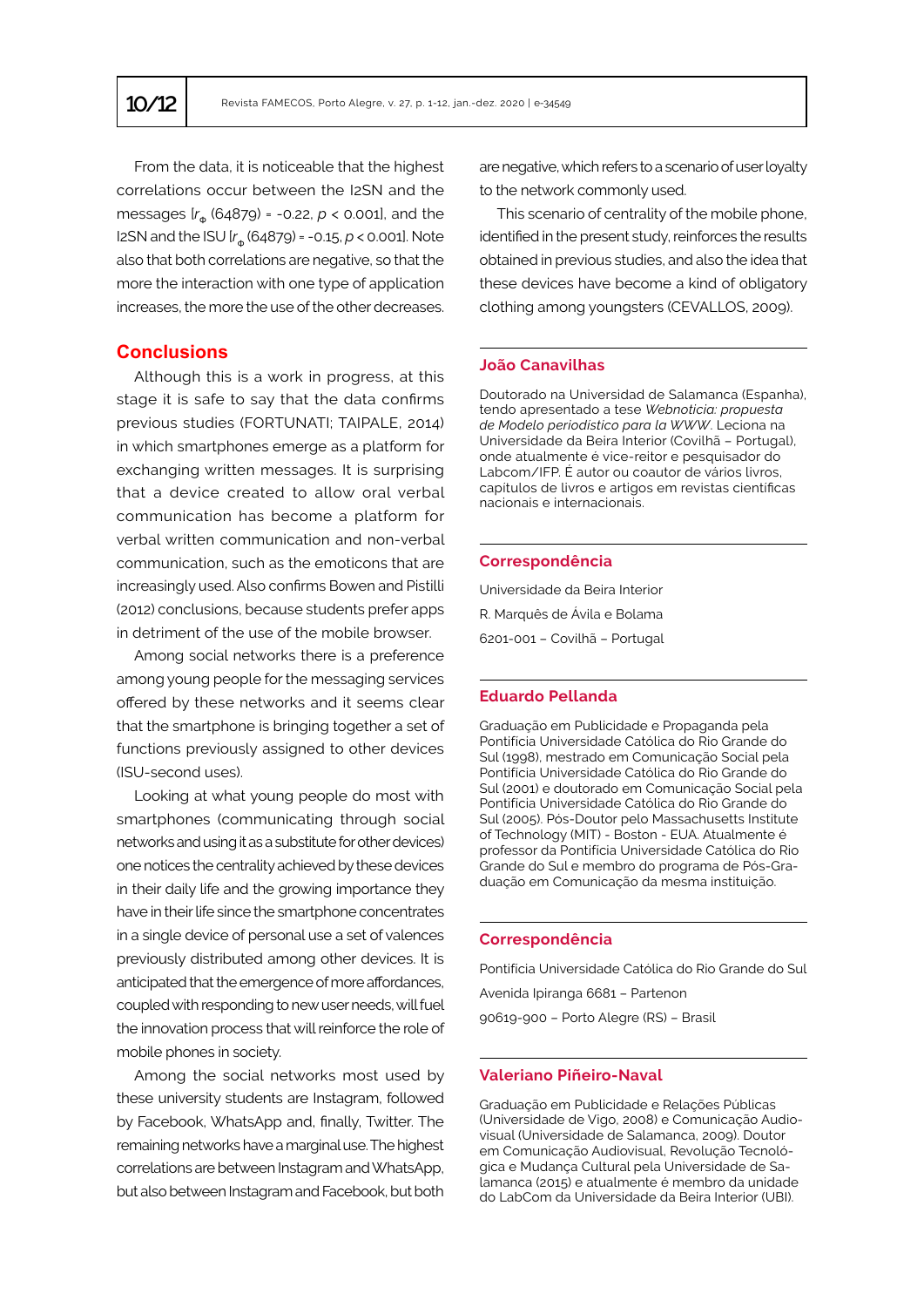#### **Correspondência**

Universidade da Beira Interior R. Marquês de Ávila e Bolama 6201-001 – Covilhã – Portugal

## **Ana Cecília B. Nunes**

Coordenadora acadêmica do IDEAR - Laboratório Interdisciplinar de Empreendedorismo e Inovação da PUCRS e professora dos cursos de graduação de Jornalismo e Publicidade e Propaganda da mesma universidade, lecionando disciplinas sobre empreendedorismo, inovação e comunicação digital. Doutoranda em regime de cotutela pelo Programa de Pós-graduação da Faculdade de Comunicação Social da PUCRS (PPGCOM/PUCRS) e pela Universidade da Beira Interior (UBI - Portugal), pesquisando sobre inovação em mídia, particularmente no jornalismo.

#### **Correspondência**

Pontifícia Universidade Católica do Rio Grande do Sul

Avenida Ipiranga 6681 – Partenon

90619-900 – Porto Alegre (RS) – Brasil

## **References**

AGUADO, J. M.; MARTÍNEZ, I. J. **Sociedad Móvil**: tecnología, identidad y Cultura. Madrid: Edit. Biblioteca Nueva, 2008.

AHN, J.; JUNG, Y. The common sense of dependence on smartphone: A comparison between digital natives and digital immigrants. **New Media & Society***,* [*S. l.*], v. 18, n. 7, p. 1236-1256, 2016. [https://doi.](https://doi.org/10.1177/1461444814554902) [org/10.1177/1461444814554902](https://doi.org/10.1177/1461444814554902)

AKER, J. C.; MBITI, I. M. Mobile phones and economic development in Africa. **Journal of Economic Perspectives**, Nashville, v. 24, n. 3, p. 207-232, 2010. <https://doi.org/10.1257/jep.24.3.207>

ANATEL, A. N. d. T. **Brasil registra redução de 2,88% no número de acessos em operação na telefonia móvel em 12 meses**, 2018. Retrieved from: [http://](http://www.anatel.gov.br/dados/destaque-1/283-brasil-tem-236-2-milhoes-de-linhas-moveis-em-janeiro-de-2018) [www.anatel.gov.br/dados/destaque-1/283-brasil-](http://www.anatel.gov.br/dados/destaque-1/283-brasil-tem-236-2-milhoes-de-linhas-moveis-em-janeiro-de-2018) [-tem-236-2-milhoes-de-linhas-moveis-em-janeiro-](http://www.anatel.gov.br/dados/destaque-1/283-brasil-tem-236-2-milhoes-de-linhas-moveis-em-janeiro-de-2018) [-de-2018](http://www.anatel.gov.br/dados/destaque-1/283-brasil-tem-236-2-milhoes-de-linhas-moveis-em-janeiro-de-2018). Access in: 25 nov. 2019. [https://doi.](https://doi.org/10.17771/pucrio.acad.8647) [org/10.17771/pucrio.acad.8647](https://doi.org/10.17771/pucrio.acad.8647)

AOKI, K.; DOWNES. E.J. An analysis of young people´s use of and attitudes toward cell phones. **Telematics and Informatitics**, [*S. l*.], v. 20, p. 349-364, 2003. [https://doi.org/10.1016/s0736-5853\(03\)00018-2](https://doi.org/10.1016/s0736-5853(03)00018-2)

BOWEN, K.; PISTILLI, M. D. Student preferences for mobile app usage. Research Bulletin. **EDUCAUSE Center for Applied Research**, Louisville, 2012. Available from: http://www. educause. edu/ecar. Access in: 25 nov. 2019.

CASTELLS, M.; MAJER, R. V.; GERHARDT, K. B. **A sociedade em rede**. Lisbon: Fundação Calouste Gulbenkian, 2002.

CEVALLOS, M. del C. Jóvenes y celulares: las razones de su uso y abuso*.* **Ciespal***,* 2009*.* Available from: [http://www.ciespal.net/ciespal/images/docu/](http://www.ciespal.net/ciespal/images/docu/produccionacademica/Informe%20celulares.pdf) [produccionacademica/Informe%20celulares.pdf](http://www.ciespal.net/ciespal/images/docu/produccionacademica/Informe%20celulares.pdf). Access in: 25 nov. 2019.

COHEN, J. **Statistical power analysis for the behavioral sciences***.* 2nd ed. Hillsdale: Lawrence Earlbaum Associates, 1988.

FARAGO, P. **iOS and Android adoption explodes internationally**. USA: Flurry,2012.

FISHER, S. **America Calling**: a social history of the telephone to 1940. Los Angeles: University of California Press, 1992.

FORTUNATI, L.; TAIPALE, S. The advanced use of mobile phones in five European countries. **British Journal of Sociology**, London, v. 65, p. 317-337, 2014. <https://doi.org/10.1111/1468-4446.12075>

LANSEN, A. Affective technologies – Emotions and mobile phones. **Receiver**, v. 11, 2004.

LÉVY, P. **O que é o virtual**. São Paulo: Editora, 34, 1996.

MUISE, D.; PAN, J.; REEVES, B. Content over Format: Modern Device Usage and a Realignment of the News Definition. **C+J '17**, Evanston, Illinois, US, 2017.

PELLANDA, E. C.; PASE, A. F.; NUNES, A. C. B.; STRE-CK, M.; SOUZA, D.; FERREIRA, I. M. **Comunicação e mobilidade:** proposta de procedimento metodológico para o entendimento da audiência mobile através de um estudo de caso do Ubilab/PUCRS. Porto Alegre: PUCRS, 2018. [https://doi.org/10.12804/revis](https://doi.org/10.12804/revistas.urosario.edu.co/disertaciones/a.6072)[tas.urosario.edu.co/disertaciones/a.6072](https://doi.org/10.12804/revistas.urosario.edu.co/disertaciones/a.6072)

PELLANDA, E. C. **Internet móvel:** novas relações na cibercultura derivadas da mobilidade na comunicação. PHD Thesis - Pontifical Catholic University of Rio Grande do Sul, PUCRS, Porto Alegre, RS, Brazil, 2005. <https://doi.org/10.5783/rirp-9-2015-05-67-88>

PRENSKY, M. Digital natives, digital immigrants part 1. **On the horizon**, [*S. l.*], v. 9, n. 5, p. 1-6, 2001.

RAINIE, L.; ZICKUHR, K. Americans' views on mobile etiquette. **Pew Research Center**, v. 26, 2015.

STATCOUNTER GLOBAL STATS. **Mobile Operating System Market Share Brazil**, 2018a. Retrieved from: http://gs.statcounter.com/os-market-share/mobile/brazil/#monthly-201701-201712. Access in: 25 nov. 2019.

STATCOUNTER GLOBAL STATS. **Mobile Operating System Market Share Portugal**, 2018b. Retrieved from: http://gs.statcounter.com/os-market-share/ mobile/portugal/#monthly-201701-201712. Access in: 25 nov. 2019.

SECOM, S. d. C. S. Pesquisa brasileira de mídia 2015: Hábitos de consumo de mídia pela população brasileira. **Secom Brasília**, 2014.